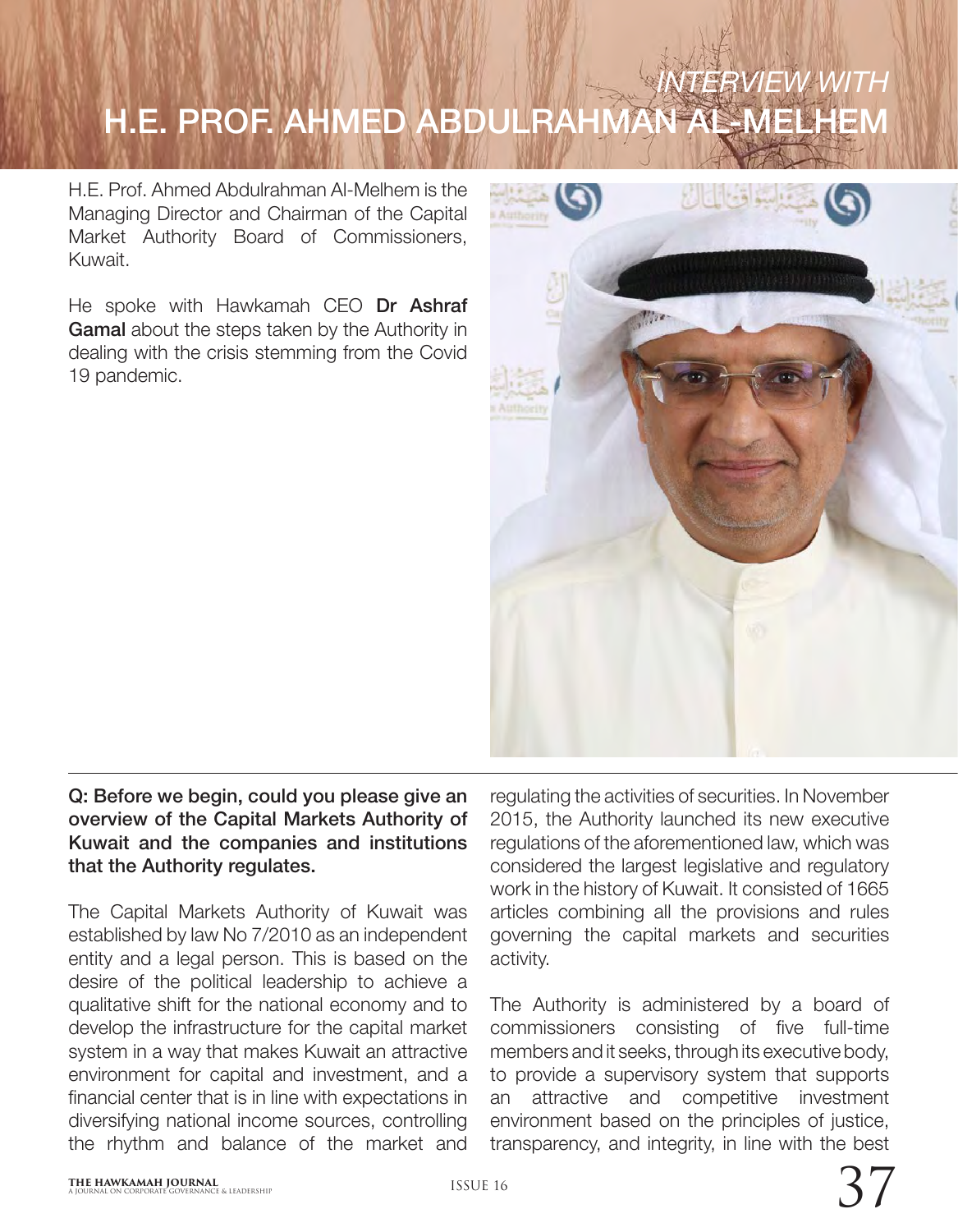international practices. All licensed persons, registered persons and listed companies are subject to the Authority's control.

## Q: As a Chairman of the CMA of Kuwait, how do you see the impact of Covid -19 on the market?

The economic or financial crisis is measured by severe reductions in the state's macroeconomic situation, particularly in a decline in gross domestic product (GDP). And in a country such as Kuwait, which relies on one major source of income, the fall in oil prices for sustained periods will lead to a reduction in the state budget, resulting in decreased government spending on which a large part of the private sector depends. The private sector may therefore face a decline in revenues and asset values, leading to a potential deficit in meeting their obligations or debt issued to finance their operations, which may in turn reduce their credit rating, thereby increasing the cost of borrowing. The effects of these crises may extend to the social and consumer spheres brought by the inability of companies to pay their employees' salaries, distribute profits to their shareholders and result in high unemployment rates.

With regard to the current crisis of the new Covid-19 pandemic, it has had a significant impact on the global economy, with the International Monetary Fund predicting a 3% decline in global GDP during the year, and the global economic downturn during this period has led to a sharp drop in oil demand, which has resulted in a sharp decline in prices around the world, reflected on the domestic economy, for example when comparing the asset values of companies listed on the Kuwait Stock Exchange for the second quarter of 2020 we see a decrease of 4% compared to the same period in 2019.

# Q: How is the Authority preparing for crises generally? What is the role of the Board of Commissioners in these preparations?

Since its inception, the Authority has been fully aware that the financial market is very sensitive to any news or crises. It has therefore worked hard to plan and deal proactively with any such situation. And for the past years, it has prepared to deal with any negative impact on the financial market, despite the difficulty of predicting the timing of crises and their repercussions but preparing for the consequences that may result from their occurrence contributes to reducing their impact on the financial market and its clients.

In this regard, and prior to the Covid 19 pandemic, the Board of Commissioners in the Authority realized the importance of having a clear policy for the Authority on how to deal with disasters and crises in a way that guarantees business continuity according to the best practices, and accordingly, the Board issued number of Resolutions regarding the formation of permanent crisis-related committees. The most prominent of these is the Risk Management Committee, which is concerned with managing the Authority's operational risks, identifying them, classifying them, analyzing their causes, and working to avoid them or confront them or limit their effects. The Business Continuity Management Committee was also formed to ensure business continuity and vital services as well as to ensure that the internal capacity of the Authority is built to manage the emergency, crisis and disaster system. Furthermore, the Committee against The Typical Risks Expected in Securities Activity was formed to address risks that lead to the destabilization of the market, the stock exchange and clearing.

In addition to the above-mentioned committees, the organizational structure of the Authority comprises units whose functions include evaluating and developing risk management policies and building crisis forecasting indicators that may hit stock markets and develop alternatives and solutions to address such crises if they occur.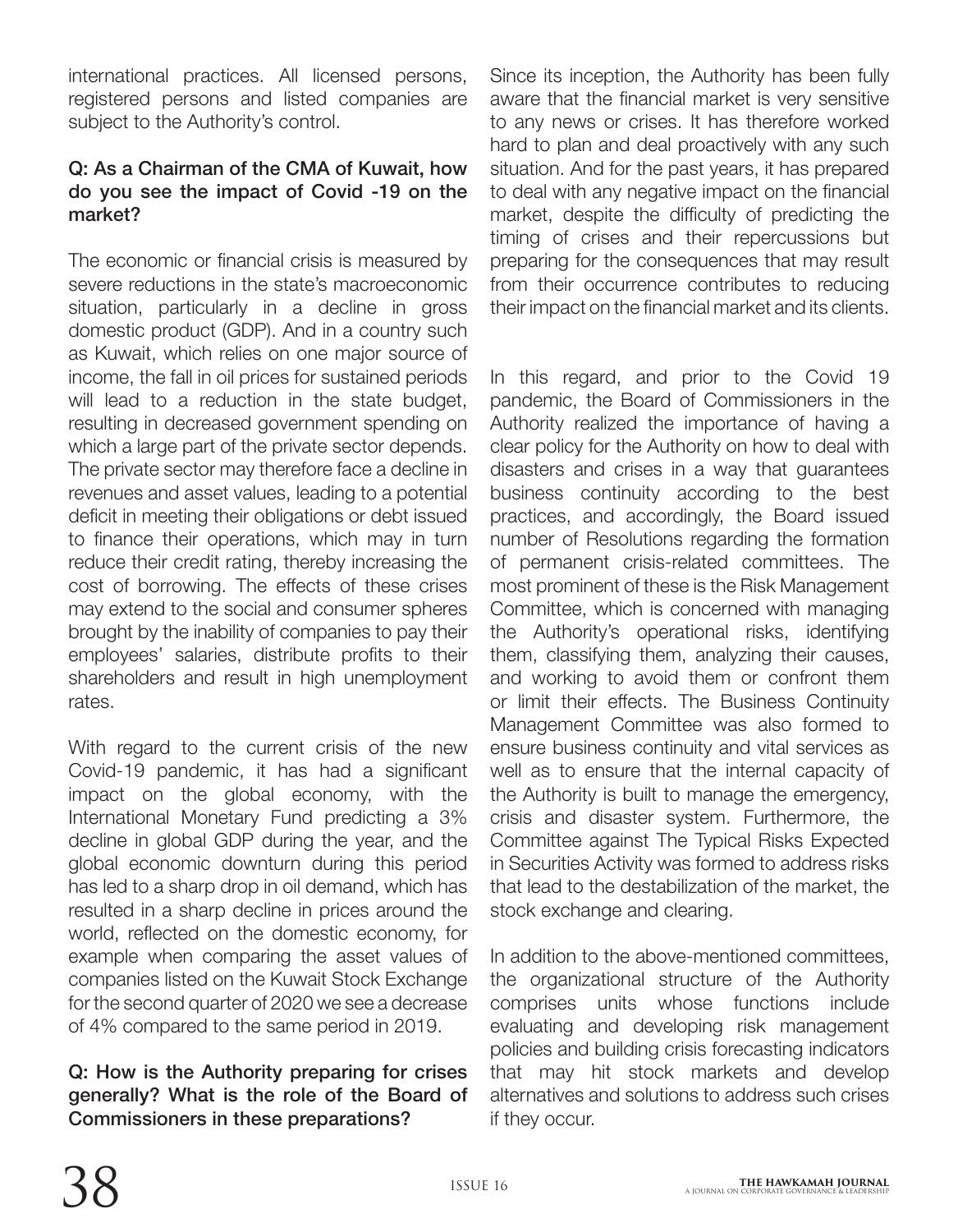

It should be noted that during the Covid 19 Pandemic, the Board of Commissioners continued to hold its meetings either remotely using means of technology or through physical presence at the Authority's headquarters.

We should also highlight that as part of the Authority's efforts to deal with the Covid 19 pandemic and to mitigate its effects on the stock market, many decisions have been issued under these exceptional circumstances to ensure the continuation of trading operations in the Kuwaiti financial market system, to ensure the rights of all interested parties, investors, and traders, and to support of one of the most important economic facilities in the country.

Q: When the Authority develops a plan to deal with a crisis, how can it monitor that the set plan is being implemented accurately? What is the mechanism for reviewing and modifying the details of the plan if necessary?

Each committee, unit or function in the Authority dealing with crises has a policy and procedure manual. This is regularly followed up electronically in a manner that ensures the achievement of objectives and contributes to the follow-up and evaluation of the work. Periodic reports are also presented to the Executive Director for immediate actions, and they may be submitted to the Board of Commissioners in accordance with the procedures and powers. In other words, we have in place a system of continuous followup and evaluation by the Board and executive management of the Authority. And in cases of emergency, the Board of Commissioners convenes on an exceptional and emergency basis to discuss and take critical and immediate decisions based on the recommendations by the concerned committees or the concerned unit/ function to address and solve any emerging circumstances.

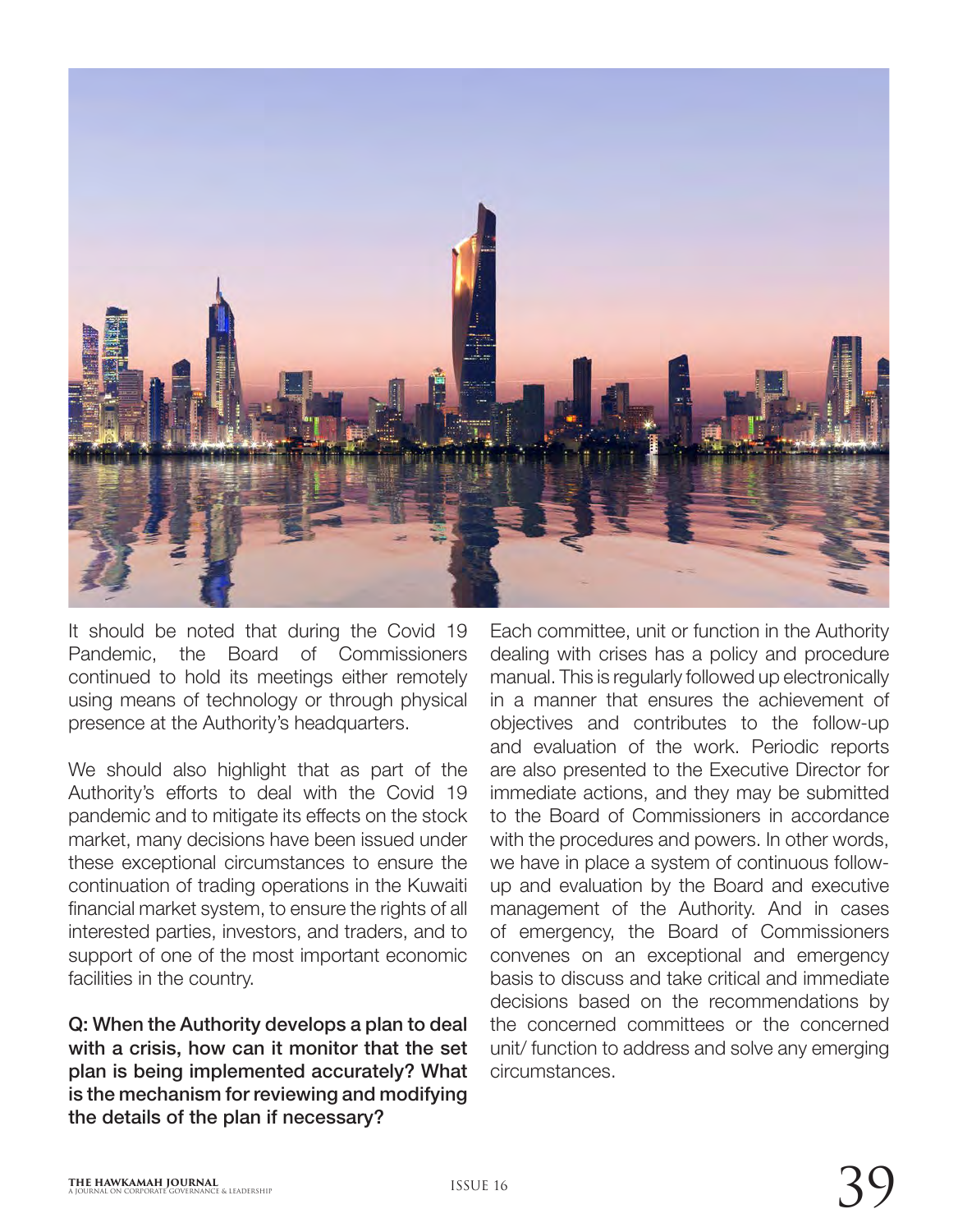Q: In the case of the Covid-19 pandemic, how do we compare the degree and readiness plan of the authority to the magnitude of this crisis? What are the most important lessons learned for the future for you and other capital market authorities in the region?

There is no doubt that the crisis of the Covid-19 pandemic was met with varied global preparedness and this created different effects on world economies. While we have seen its negative impact in the collapse of several global stock exchanges, we have also seen monetary and financial policies that have largely succeeded in absorbing the sharp decline in a number of other markets in accordance with pre-planned plans and the activation of contingency plans that have contributed significantly to the absorption of the effects of the crisis.

The financial markets were greatly affected by the precautionary measures imposed by the health authorities and directly impacted the economy as a whole. We believe that the success of any plan prepared by the capital markets bodies to deal with a crisis must be consistent with the contingency plans adopted by governments and include stimulus packages and fiscal and monetary policies.

In Kuwait, we believe that through adoption of prudent governance and policy rules, as well as its proactive plans and immediate and critical decisions, the Authority was ready to face the crisis. The proof of this are the steps taken by the Authority following the government announcement on 12 March of the measures to curb the spread of the coronavirus. On the same day, an emergency meeting was held between the CMA, Kuwait Boursa Kuwait Company (BKC) and Kuwait Clearing Company (KCC) to discuss stopping trading on the stock exchange on the same date and to assess the situation regarding its return.

The Authority also reached out to MSCI and FSTE to discuss the steps for each of the Authority, KSE and the KCC towards re-opening trading on the stock exchange.

They praised us for the communication and the steps taken by the CMA, BKC and the KCC towards resuming trading, as well as those concerned with protecting the financial market from any negative effects that may result from the suspension of trading. These give an indication of the soundness of the actions taken by the CMA to ensure the safety of capital and to safeguard the rights of investors with the testimony of international financial institutions.

The Board of Commissioners also held an emergency meeting on Friday, 13 March 2020 where the board adopted a business continuity plan to ensure the continuity of business and the safety of employees of the Authority, BKC and KCC. Following this, the decision was taken to resume trading on Sunday 15 March.

Despite the period of disruption, the Authority continued to provide its services: issuing leaislative amendments, renewing licenses and registrations, and approving listings on the stock exchange.

The Authority also addressed all companies under its control of their need to confirm and implement business continuity plans as stipulated in the Executive Regulations of the Authority.

In summary, the crisis of the Covid-19 pandemic has confirmed that crisis management requires prior preparation through clear contingency plans, ensuring smooth execution and speedy decision-making. This is what regulatory financial bodies and central banks must work on in the future, drawing on the lessons they have learned from the pandemic. And this is certainly what the CMA will also work on by assessing its experience in dealing with the current crisis conditions and continuing to develop its plans for any future crises.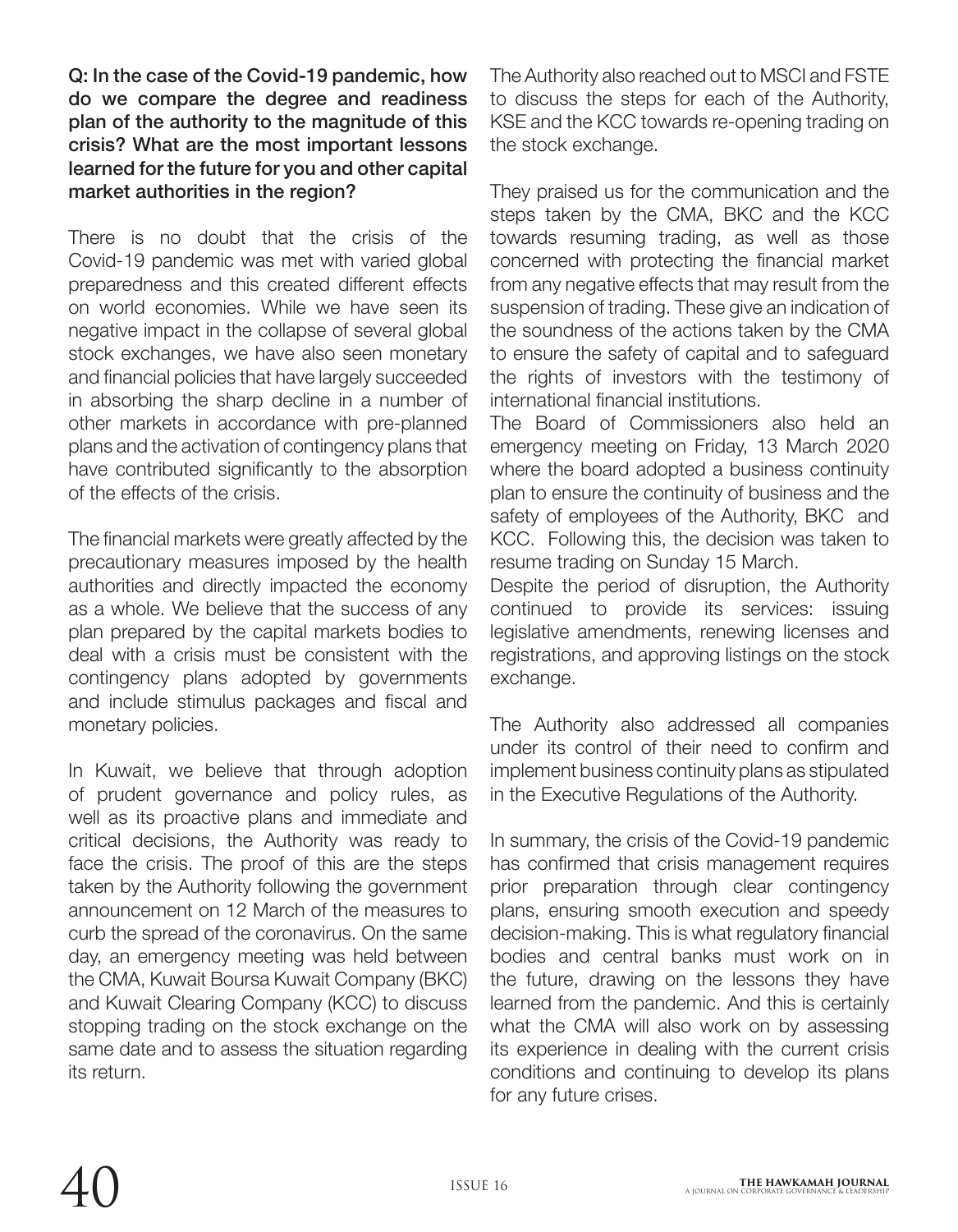Q: During the Covid-19 pandemic, who took the lead in dealing with the crisis: was it the Board of Commissioners? The chairman of the board? The CEO? What are the most important lessons and tips related to leadership during crises that you would like to share with readers?

The Authority, which is represented by the Board of Commissioners, the Executive Director, Heads of Sectors, Directors of Departments and staff. And they all had a significant footprint in all decisions taken by the Board of Commissioners during this crisis. And as this crisis has required quick decision making in many situations, the Board of Commissioners authorized the Chairman and the Executive Director (who are the same person) to decide on urgent matters.

Although the work of most government agencies in Kuwait was disrupted between 12 March and 29 June, the CMA continued to perform its duties and provide its services through a comprehensive electronic platform, which allowed its employees to work remotely in accordance with the highest practices of data protection security.

We appreciate and take pride in our cadres working in the CMA, as well as the cooperation of the entities such as the BKC and the KCC and all those who are engaged under the provisions of the Authority's law, who also acted in accordance with the emergency plans. We value their spirit of responsibility and care to perform all the work entrusted to these entities without any disruption or negative impact.

In the light of the experience gained during the current crisis, we see the importance of investing in the human element as a top priority for development in the performance of the financial regulatory bodies, as the CMA is proud to have a selection of staff within its human cadres with a variety of competencies, academic backgrounds, and practical experience.

#### Q: Has the roles and responsibilities between the different parties changed during the crisis?

The Authority cooperates with many other government agencies such as the Central Bank, Ministry of Commerce and Industry, and the Financial Investigation Unit under agreements of understanding with those entities. And the success of any plan prepared by the capital markets to deal with crisis is subject to being part of a wider set of plans adopted by the Government.

Accordingly, we see that the superiority of crisis management in a number of global financial markets was not a result of coincidence, and it was not only the superiority of the supervisory authority in those markets, but also required cooperation with other government agencies, and to achieve the goals of integration in the activation of emergency plans developed to counter the negative economic effects.

We commend the government's efforts during the crisis, as the Kuwaiti government has not failed to grasp the economic effects of the pandemic along with the effects of the other crisis. The Council of Ministers initiated the formation of the "Supreme Steering Committee for Economic Stimulus" to lay down the incentive pillars for the local economy, and the Council of Ministers has also formed a Working Group to study the negative effects of the exceptional measures taken by the government to limit the spread of the coronavirus.

Q: Who are the most important stakeholders that have been in regular contact with the Authority? What were the expectations of those external parties? Based on the CMA's experience, what advice would you give to other institutions on how to communicate with stakeholders during crises?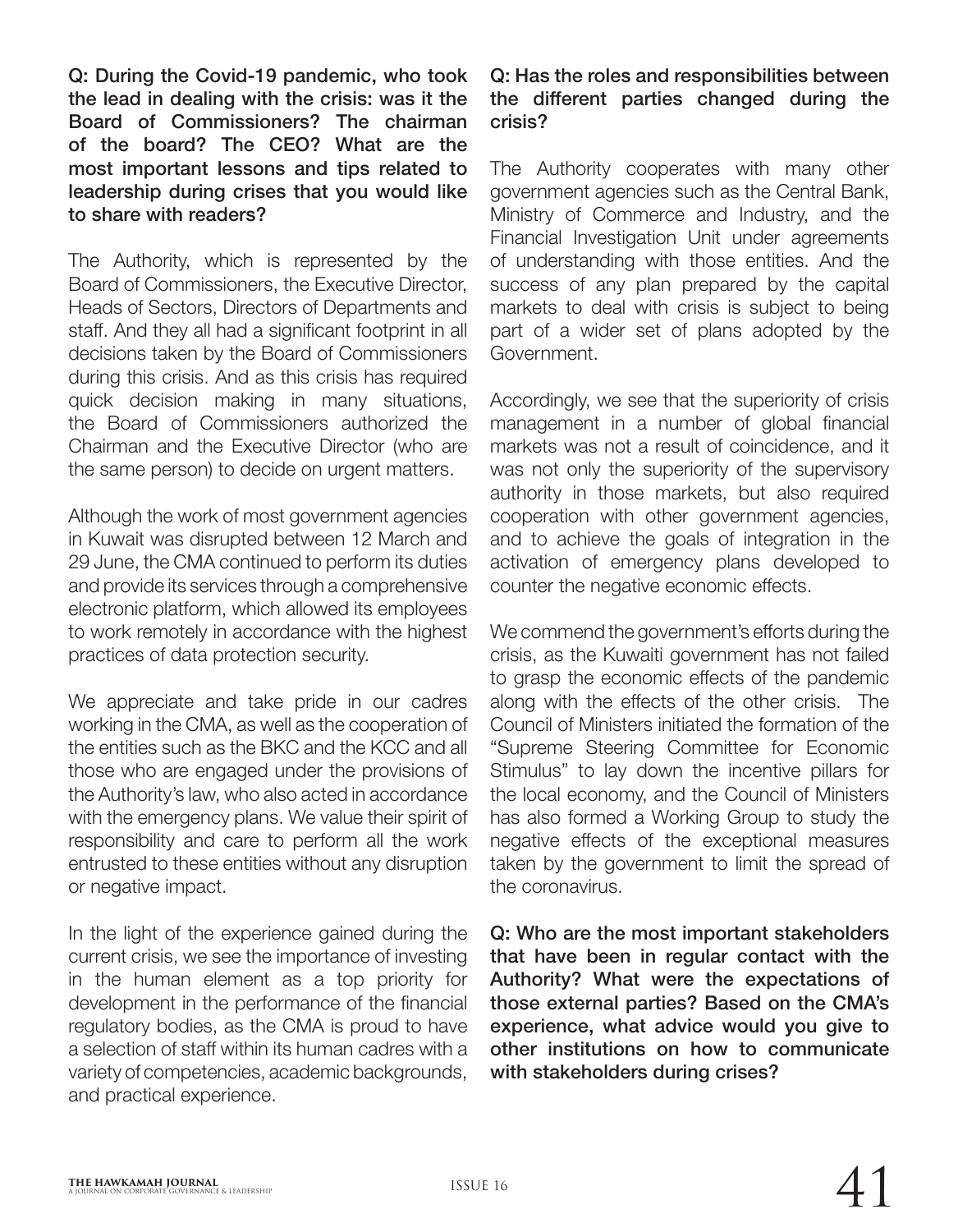The CMA and its scope of work are linked to stakeholders and we are keen to always communicate with them, and we are aware that the success and interaction of stakeholders with the Authority is the success of the capital market system as a whole.

The authority communicates with the BKC and the KCC on an ongoing basis as they are essential partners in the achievements of the Kuwaiti financial market system. Their desires converge with the Authority to achieve a leap for the national economy through the State of Kuwait's promotions in global financial rankings and indicators and attracting capitals and investments.

The Authority also communicates with the companies listed on the stock exchange and the authorized persons who practice securities activities, as well as the persons registered with the Authority who hold the registered positions, the external Sharia audit offices, and the auditors, who are key stakeholders in the capital market

system. The Authority also exchanges points of views and looking into suggestions submitted by them in a way that contributes to achieving the general interest of the financial market. CMA has always welcomed any meetings or gatherings proposed by stakeholders or dealers in the financial market in which opinions and views are exchanged.

The Authority continuously consults the opinions of stakeholders in the amendments, additions and updates that it intends to introduce on its legislation, which contributes to the exchange of views and enriches any future instructions, controls or conditions that may be legislated.

It should be noted that during the pandemic, the channels of communication between the Authority and stakeholders were not affected, as the Authority was keen to overcome any difficulties in communication despite the challenging circumstances stemming from partial and total lockdowns. The CMA has established

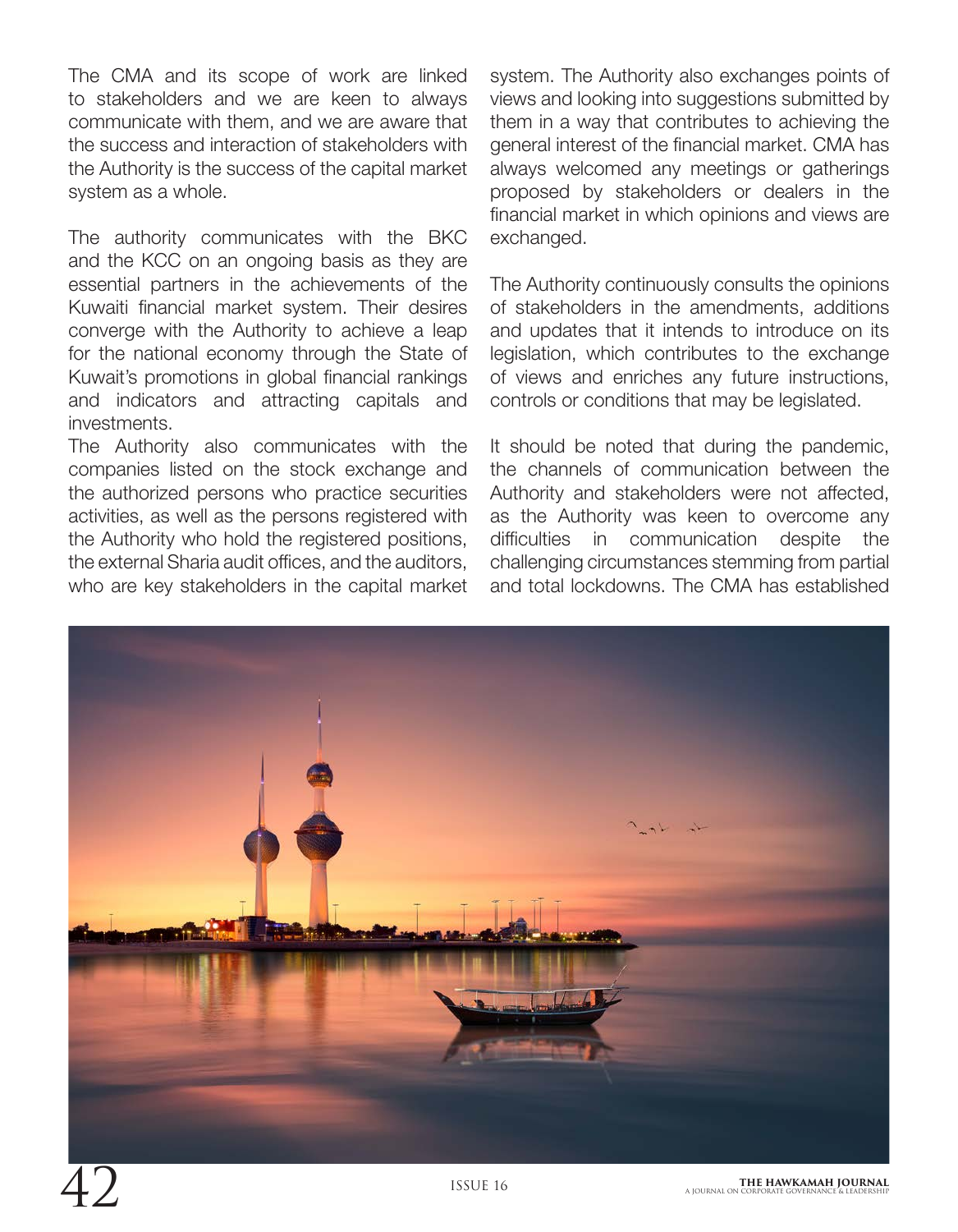an integrated electronic platform to deliver services to those subject to its control, ranging from applications for licenses and registration, applications for listings to acting as a window of correspondence with those addressed by the provisions of law to ensure that communication with them is facilitated.

Later in the crisis, the Authority announced the expansion of its operations to ensure the activation of oversight and law enforcement in order to protect customers and resuming to conduct of the necessary investigations, and adjudicate disciplinary accountability and other essential roles assigned to it.

In regards to the investor and the general public, the Authority was keen to communicate with them during the crisis and inform them of the measures taken by the CMA. These were published on CMA's website as well as on social media accounts informing investors and the general public of its continued provision of its services during the period of disruption and the mechanism for utilizing services through the electronic platform. The Authority also broadcasted awareness messages to the public on a daily basis through social media platforms, and is still doing so.

In this regard, the Authority's pre-pandemic preparation for electronic infrastructure enabled it to continue to provide its services effectively, achieve the highest levels of communication with stakeholders and enhance its presence with the public during these exceptional times.

Q: Crises, such as wars and the global financial crisis, have forced the world to reconsider the way institutions operate, in your opinion, what will be the impact of the Covid-19 pandemic on governance in companies and countries?

The challenges and consequences brought by the Covid-19 crisis will cast a shadow on companies on how they apply governance

rules in the coming period and prepare them for future crises. It may require them to intensify and review some practices. For example, we see the importance of companies identifying and managing all kinds, most notably liquidity risks and the search for financing solutions and alternatives, as well as the need to review the policy of salaries and rewards under the pandemic, and reduce costs.

Since disclosure and transparency are an important factor in instilling confidence in the financial market in a way that preserves its stability, companies must strengthen disclosure tools, especially in crisis conditions, and develop their technical aspect in line with the practices and requirements of regulators.

On the organizational and administrative level, it has become necessary for companies to strengthen both the management structures of both the Board of Directors and the executive management in order to achieve the diversity required to cope with the new needs resulting from the crisis. It is necessary to increase the number of board meetings in response to the rapid pace of actions and the immediate and exceptional decisions they require appropriate for the business continuity. In the light of the change in the business performance system and the adoption of electronic systems by most companies to provide their services, we believe that the idea of holding general assemblies of companies electronically and enabling shareholders to vote remotely at general assembly meetings should be adopted because it has become a fundamental need under the current circumstances and the conditions imposed by the crisis.

We believe that in the coming period, companies must review and evaluate their internal systems in light of the latest developments and outcomes of the crisis, and continue to develop electronic systems and services, empowering their staff and training them to work according to the development of those systems and services,